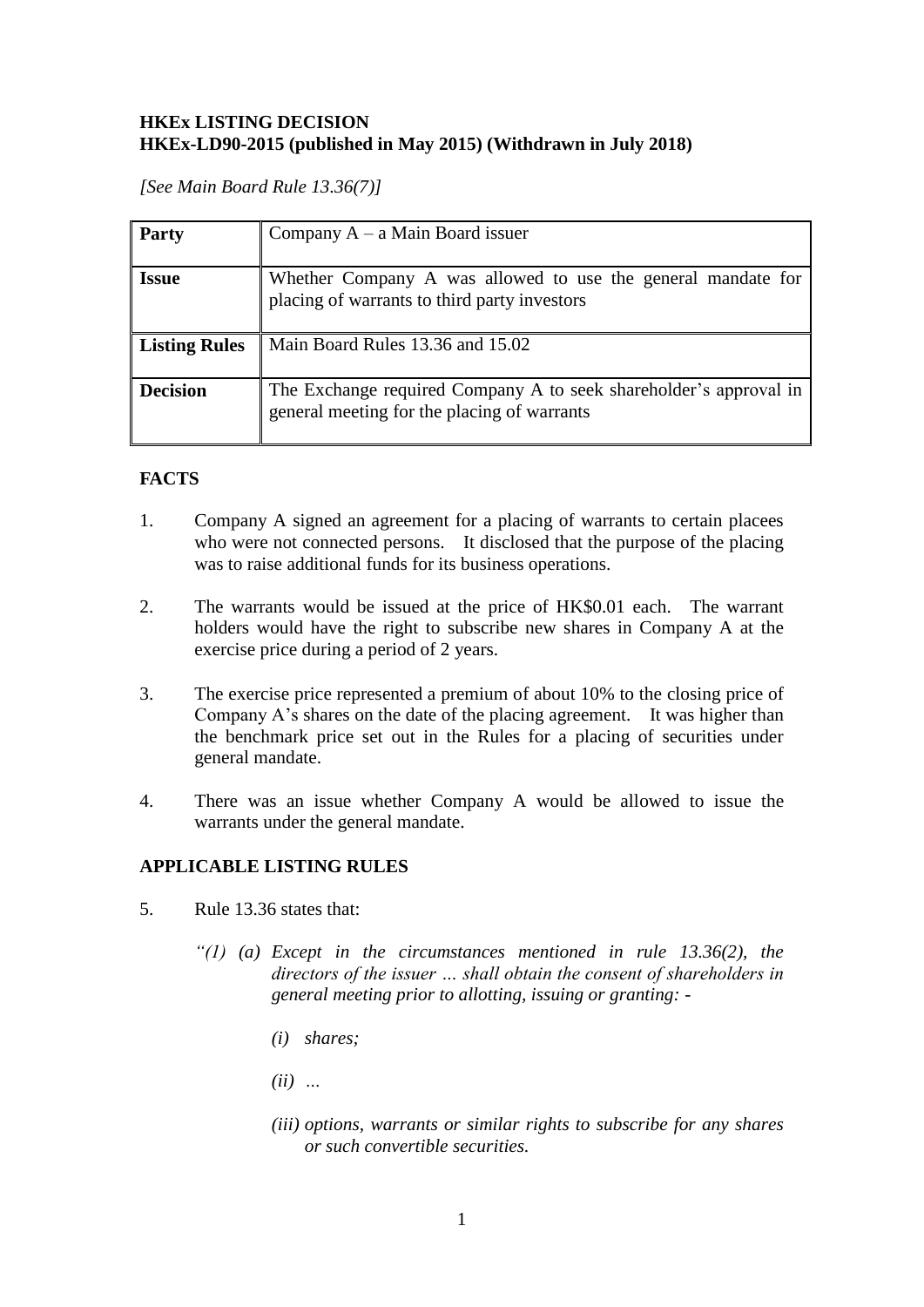- *(2) No such consent as is referred to rule 13.36(1)(a) shall be required: -*
	- *(a) …*
	- *(b) if, but only to the extent that, the existing shareholders of the issuer have by ordinary resolution in general meeting given a general mandate to the directors of the issuer, … to allot or issue such securities …, subject to a restriction that the aggregate number of securities allotted or agreed to be allotted must not exceed the aggregate of 20% of the existing issued shares of the issuer …*
- *…*

*…*

- *(5) In the case of a placing of securities for cash consideration, the issuer may not issue any securities pursuant to a general mandate given under rule 13.36(2)(b) if the relevant price represents a discount of 20% or more to the benchmark price of the securities, …"*
- 6. Rule 15.02 states that
	- " *All warrants must, prior to the issue or grant thereof, be approved by the Exchange and in addition, where they are warrants to subscribe equity securities, by the shareholders in general meeting (unless they are issued by the directors under the authority of a general mandate granted to them by shareholders in accordance with rule 13.36(2)...*"

#### **ANALYSIS**

- 7. Under the Rules, an issuer may seek a general mandate from its shareholders for issuing securities up to 20% of its shares in issue at the date of the shareholders' approval of the mandate. Where the general mandate is used for placing of securities, the securities cannot be issued at a discount of 20% (or more) to the market price of securities. These requirements are meant to allow issuers flexibility in fund raising and at the same time, afford protection to shareholders ensuring that securities are issued at values not substantially different from their fair value.
- 8. In the case of a placing of warrants, there is a time gap between the setting of the exercise price of the warrants and when (and if) the warrants are eventually exercised. Even though the exercise price is set at or above the benchmark price at the time the warrants are issued, it may be at a substantial discount to the market price at the time of exercise, causing a significant dilution of the shareholders' interests. The issuer must ensure that the warrants are properly priced to compensate its shareholders for the fair value of the warrants.